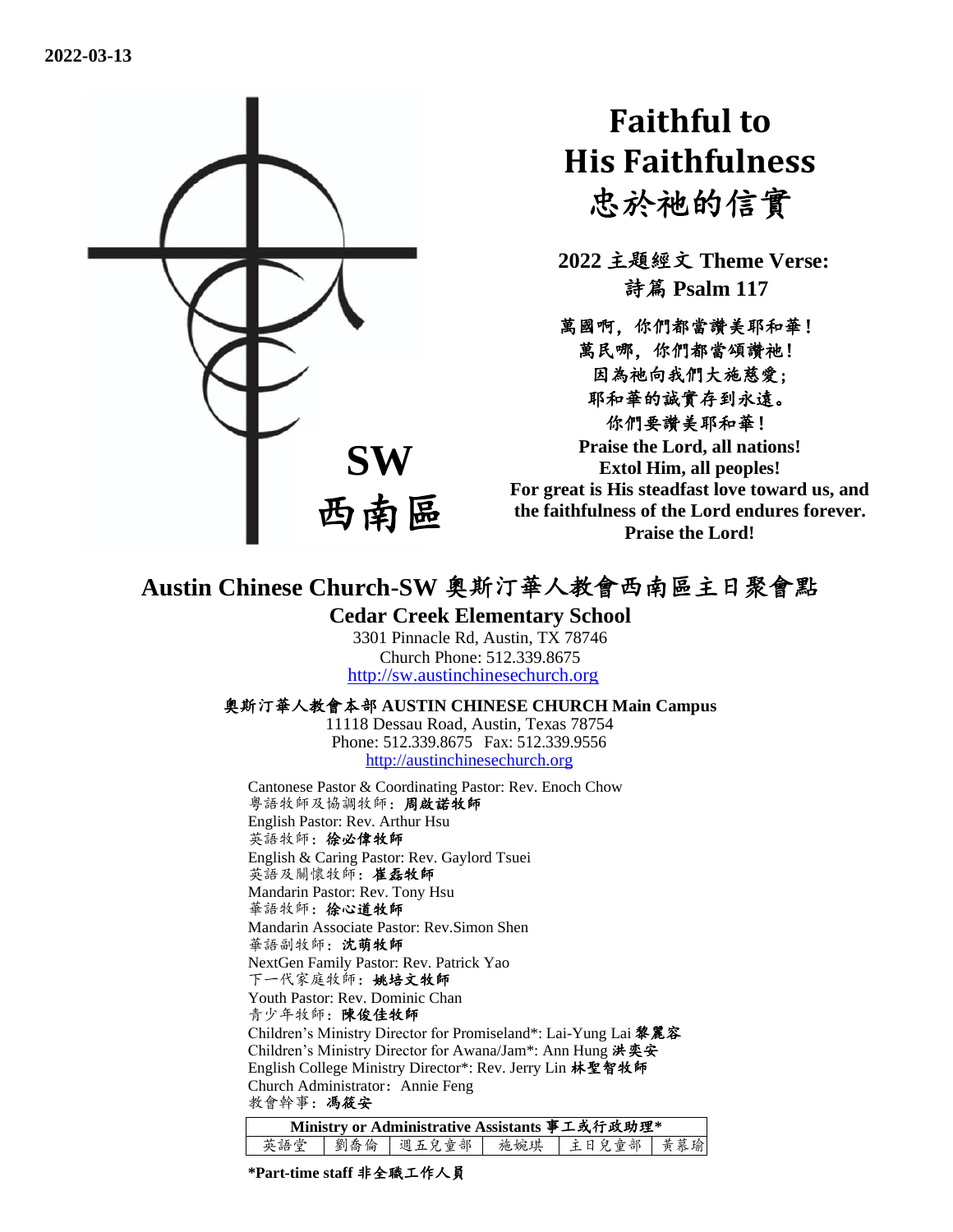詩歌敬拜及禱告 Worship and Prayer

信息 Sermon: 王厚祥長老 Elder David Wang 翻譯 Translator: 楊硯涵姊妹 Nunue Yang

## 列王紀上 **2 Kings 19:1-18**

#### 人的失敗與神的信實 **Our Failures and God's Faithfulness**

奉獻禱告、歡迎、報告 Offering Prayer, Welcome a and Announcements

祝禱 Benediction

#### 普世宣教禱告**:** 中亞**:** 土庫曼斯坦 **Pray for Global Mission: Central Asia: Turkmenistan**

人口: 6,084,000 (95%福音未及), 族群: 49 (61%福音未及);文化基督徒: 3.8%, 福音重生基督徒 0.11%; 最大的 宗教: 伊斯蘭 (94.1%); 福音增長率2.1% (全球2.6%)。最大族群: 土庫曼 (4,643,000, 總人口76%), 伊斯蘭 99.15%, 基督徒 0.05%。土庫曼人是游牧民族, 曾被突厥(8世紀)與阿拉伯人 (10世紀) 佔領, 被迫接受了伊斯蘭信仰。 土庫曼斯坦曾被前蘇聯合併 69 年, 於 1991 年十月成為獨立國家。1928 年開始, 前蘇聯逼迫土庫曼人放棄伊斯 蘭信仰, 使其信仰混入了神秘主義和傳統迷信。今天的土庫曼人對於基督教認識極淺, 信徒極少, 基督教會被 關閉, 基督徒受到政府迫害及社會極不友善的待遇。求神:興起土庫曼信徒大有能力, 無所畏懼, 為主作見證; 讓眾人在政府及社會壓制之下,見到基督的愛,更加聯結;保守带领宣教士和宣教機構在土庫曼斯坦的工作。

Population: 6,084,000 (95% Unreached), PGs: 49 (61% Unreached); Christian Adherent: 3.8%, Evangelicals 0.11%; Largest Religion: Islam (94.1%); Evangelical Annual Growth Rate 2.1% (Global Rate 2.6%). Largest PG: Turkmen (4,643,000), Islam 99.15%, Christian 0.05%. The Turkmen lived as nomadic herdsmen, and had been occupied by the Turkic conquerors(700+ AD) and the Arabs(1000+ AD) who forced them to convert to Islam. Turkmenistan declared its independence in October 1991, after 69 years as part of the Soviet Union. In 1928, the Soviet authorities launched an anti-religious campaign aimed at the complete destruction of Islam among the Turkmen, which causes their beliefs to mix with mysticism and other religious traditions. There is little awareness of Christianity and few believers today. Christian churches have been closed, and believers face scrutiny from the government. Pray that God will raise up strong, bold Turkmen believers who will testify for the Lord; bring unity to Turkmen Christians under persecution and let them see the love of Christ; lead and protect the work of missionaries and mission organizations in Turkmenistan.

西南區上主日聚會出席人數 **Attendance of the Last Sunday @ ACC-SW**

| $9:00-10:30$ AM  | 成人 Adult: 53 | 青少年 Youth: 5 | 學童 Children: 13 | 婴孩 infant: 1 |  |
|------------------|--------------|--------------|-----------------|--------------|--|
| $10:45-11:45$ AM | 成人 Adult: 38 | 青少年 Youth: 5 | 學童 Children: 13 | 婴孩 infant: 1 |  |

## 全教會上週奉獻收入暨預算一覽表 **ACC's Offering Last Week and Budget**

|              | 上週               | 每週需要               | 截至上週已收                 | 截至上週需要      | 截至上週盈缺       |
|--------------|------------------|--------------------|------------------------|-------------|--------------|
|              | <b>Last Week</b> | <b>Weekly Need</b> | <b>Accum. Offering</b> | Accum. Need | Accum. Diff. |
| 經常費 General  | \$59.349         | \$38,521           | \$296.686              | \$385.210   | $-$ \$88,524 |
| 宣教 Mission   | \$5,976          | \$7,663            | \$38,286               | \$76,635    | $-$ \$38,349 |
| 擴展 Expansion | \$1,050          | \$4,808            | \$7,114                | \$48,077    | $-$ \$40,963 |

瑪拉基書 Malachi 3:10 萬軍之耶和華說:你們要將當納的十分之一全然送入倉庫,使我家有糧,以此試試我,是否 為你們敞開天上的窗戶,傾福與你們,甚至無處可容。

Bring the full tithe into the storehouse, that there may be food in my house. And thereby put me to the test, says the Lord of hosts, if I will not open the windows of heaven for you and pour down for you a blessing until there is no more need.